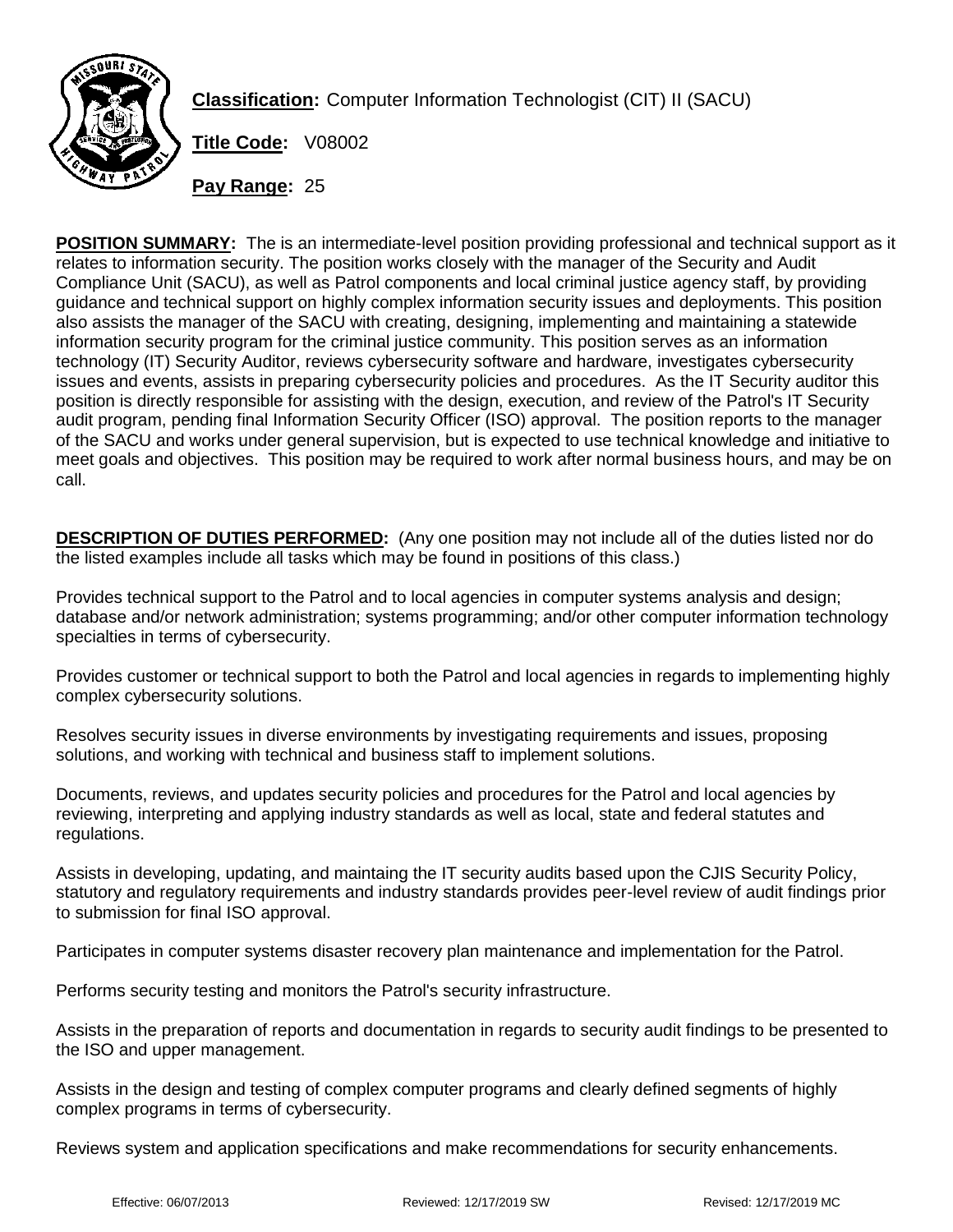## **Classification:** Computer Information Technologist (CIT) II (SACU) Page 2

Assists in the research and review of security infrastructure hardware and/or software.

Participates in computer systems management plan development, maintenance, and implementation.

Performs other related work as assigned.

**REQUIRED KNOWLEDGE, SKILLS, AND ABILITIES:** Working knowledge in all areas of cybersecurity as well as networking, application development, server software and hardware.

Working knowledge of the principles of computer programming and systems analysis, design, testing and documentation.

Working knowledge of the general operating principles and capabilities of computer hardware and software.

Working knowledge of the CJIS Security Policy

Working knowledge of the MULES system as it relates to the technical connectivity and CJIS requirements.

Working knowledge of agency's automated information systems.

Working knowledge of agency's functions and their interrelationships.

Working knowledge of the principles of disaster recovery.

Working knowledge of the principals of information system audits and security testing.

Working knowledge of cyber-incident response management.

Working knowledge of deep packet analysis tools, their configuration and use.

Working knowledge of encryption methods and virtual private network (VPN) technologies.

Working knowledge of cyber-threat analysis.

Working knowledge of computer security systems and procedures.

Working knowledge of software reference libraries and related utility programs.

Working knowledge of computer networking and telecommunications.

Working knowledge of computer operating systems.

Working knowledge of database management systems.

Working knowledge of advanced authentication solutions.

Working knowledge of applicable Federal Information Processing Standards of (FIPS) encryption.

Working knowledge of Code of Federal Regulations (CFR) and applicable statutes.

Knowledge of the principles of cost benefit analysis.

Knowledge of the principles of project management.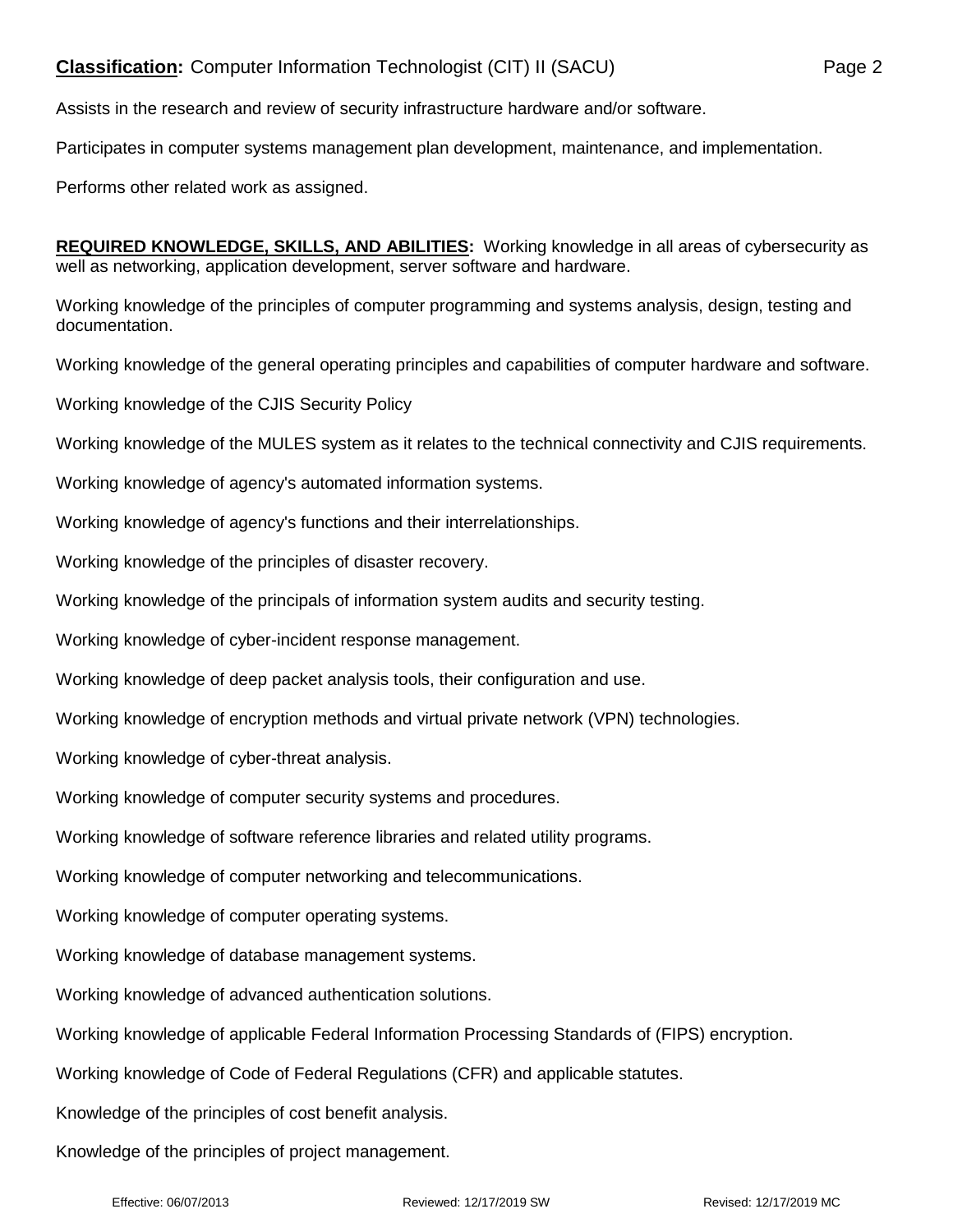## **Classification:** Computer Information Technologist (CIT) II (SACU) Page 3

Knowledge of the procurement process.

Knowledge of continuing trends and developments in computer hardware and software.

Knowledge of various computer platforms.

Knowledge of the information strategic planning process.

Knowledge of the systems management process.

Knowledge of cyber-forensics techniques and digital evidence preservation.

Possess good organizational skills

Possess research and analysis skills

Possess good presentation skills

Ability to utilize project management tools.

Ability to prepare and interpret computer program documentation.

Ability to prepare and maintain standards, policies, procedures, guidelines and technical manuals.

Ability to troubleshoot and resolve hardware and/or software problems.

Ability to create and present materials for training programs

Ability to plan and implement projects and audits necessary to ensure effective and efficient operations of security measures.

Ability to comprehend, analyze, and research problems of a complex nature and make judgment decisions as to their solution.

Ability to operate basic office equipment as detailed in the description of duties.

Ability to handle restricted and confidential information in a professional manner and maintain the information as such.

Ability to communicate in English clearly and concisely, both orally and in writing.

Ability to establish and maintain harmonious working relations with others.

Ability to work with material that may be of a sexual nature relating to criminal activity (e.g., written material, photographs, and/or verbal language, etc.).

Ability to work hours as assigned.